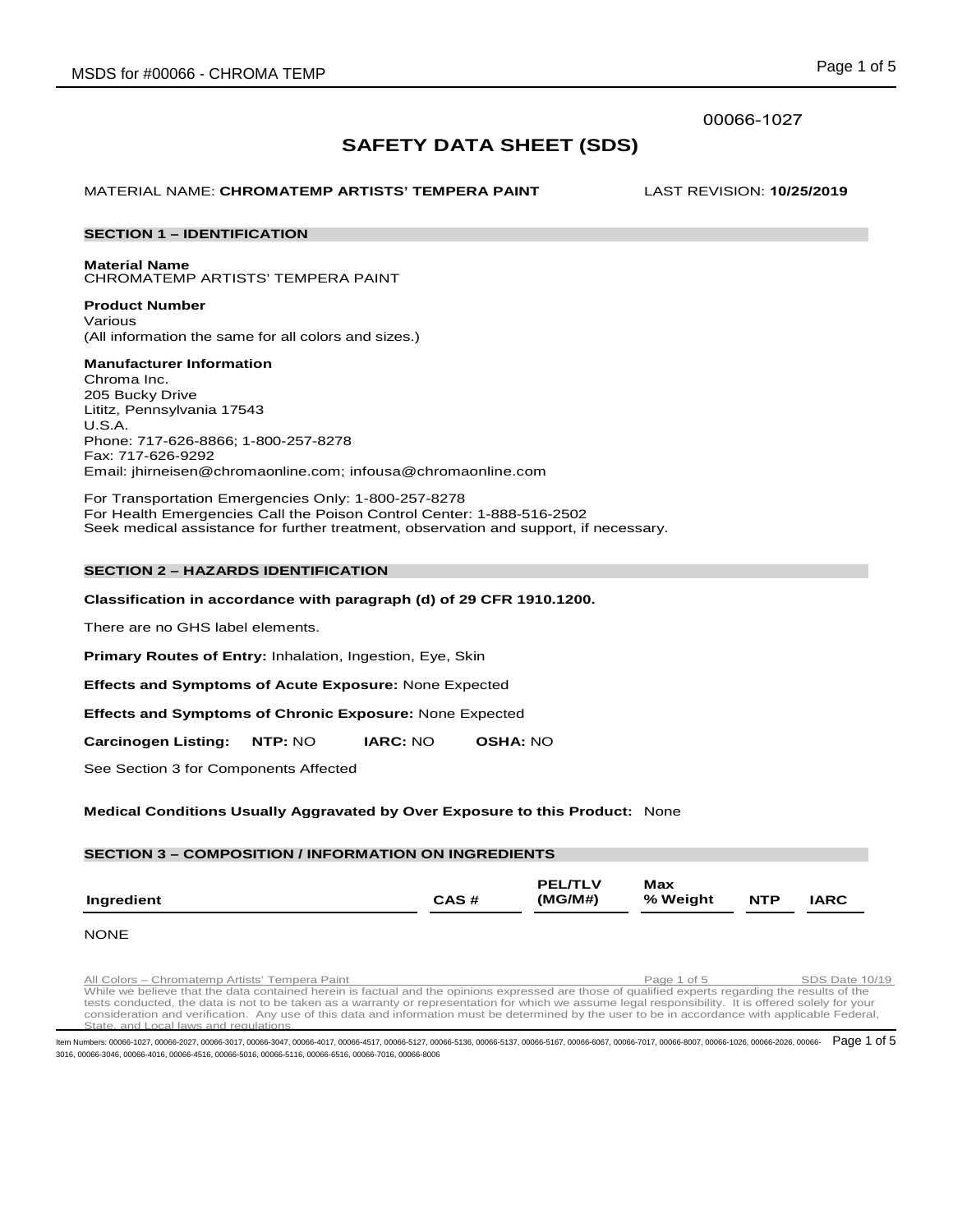### **SECTION 4 – FIRST AID MEASURES**

**Skin** Wash skin with soap and water or use a product specifically formulated for water based acrylic removal. If irritation persists seek medical help. **Eye** Check for and remove any contact lenses. Flush eyes up to 15 minutes with water, holding eye lids open. If irritation persists seek medical help. **Inhalation** If person is showing adverse effects, remove person to fresh air. Seek medical help if symptoms occur. **Ingestion** Treat Symptomatically. Never give anything by mouth to an unconscious person. Seek medical help if symptoms occur. If swallowed, call your Poison Control Center at 1-800-222-1222.

Seek medical assistance for further treatment, observation and support, if necessary.

### **Advice to Doctor:**

This product carries the A.P. Seal, conforms to ASTM D4236, and is certified non-toxic by a toxicologist in association with the Art & Craft Materials Institute, Hanson, MA 02341 USA.

| <b>SECTION 5 – FIRE FIGHTING MEASURES</b>    |                                              |
|----------------------------------------------|----------------------------------------------|
| Flash Point (Method):                        | N/A                                          |
| <b>Autoignition Temperature:</b>             | N/A                                          |
| Explosion Limits in Air (% by Volume):       | Not Explosive                                |
| <b>Extinguishing Media:</b>                  | No Special Media Required                    |
| <b>Fire Fighting Procedures:</b>             | No Special Fire Fighting Procedures Required |
| <b>Unusual Fire &amp; Explosion Hazards:</b> | Not Combustible                              |

## **SECTION 6 – ACCIDENTAL RELEASE MEASURES**

#### **Steps to be Taken in Case a Material is Spilled**

Clean up in accordance with all applicable regulations. Absorb spillage with non-combustible, absorbent material. For waste disposal, see Section 13.

- **Large Spills:** Stop the flow of material, if this is without risk. Dike the spilled material, where this is possible. Absorb with dry earth, sand or other non-combustible material.
- **Small Spills:** Mop up or absorb with earth, sand or other non-combustible material and transfer to containers for later disposal. Clean surface thoroughly to remove residual contamination. Never return spills to original containers for re-use.

## **Environmental Precautions**

Avoid discharge into drains, water courses or onto the ground. Use appropriate containment to avoid environmental contamination.

All Colors – Chromatemp Artists' Tempera Paint Paint Page 2 of 5 SDS Date 10/19<br>While we believe that the data contained herein is factual and the opinions expressed are those of qualified experts regarding the results of tests conducted, the data is not to be taken as a warranty or representation for which we assume legal responsibility. It is offered solely for your<br>consideration and verification. Any use of this data and information must State, and Local laws and regulations.

ltem Numbers: 00066-1027, 00066-2027, 00066-3017, 00066-3047, 00066-4017, 00066-4517, 00066-5136, 00066-5137, 00066-5137, 00066-6067, 00066-6067, 00066-7017, 00066-8007, 00066-1026, 00066-2026, 00066-2026, 00066-1026, 0006 3016, 00066-3046, 00066-4016, 00066-4516, 00066-5016, 00066-5116, 00066-6516, 00066-7016, 00066-8006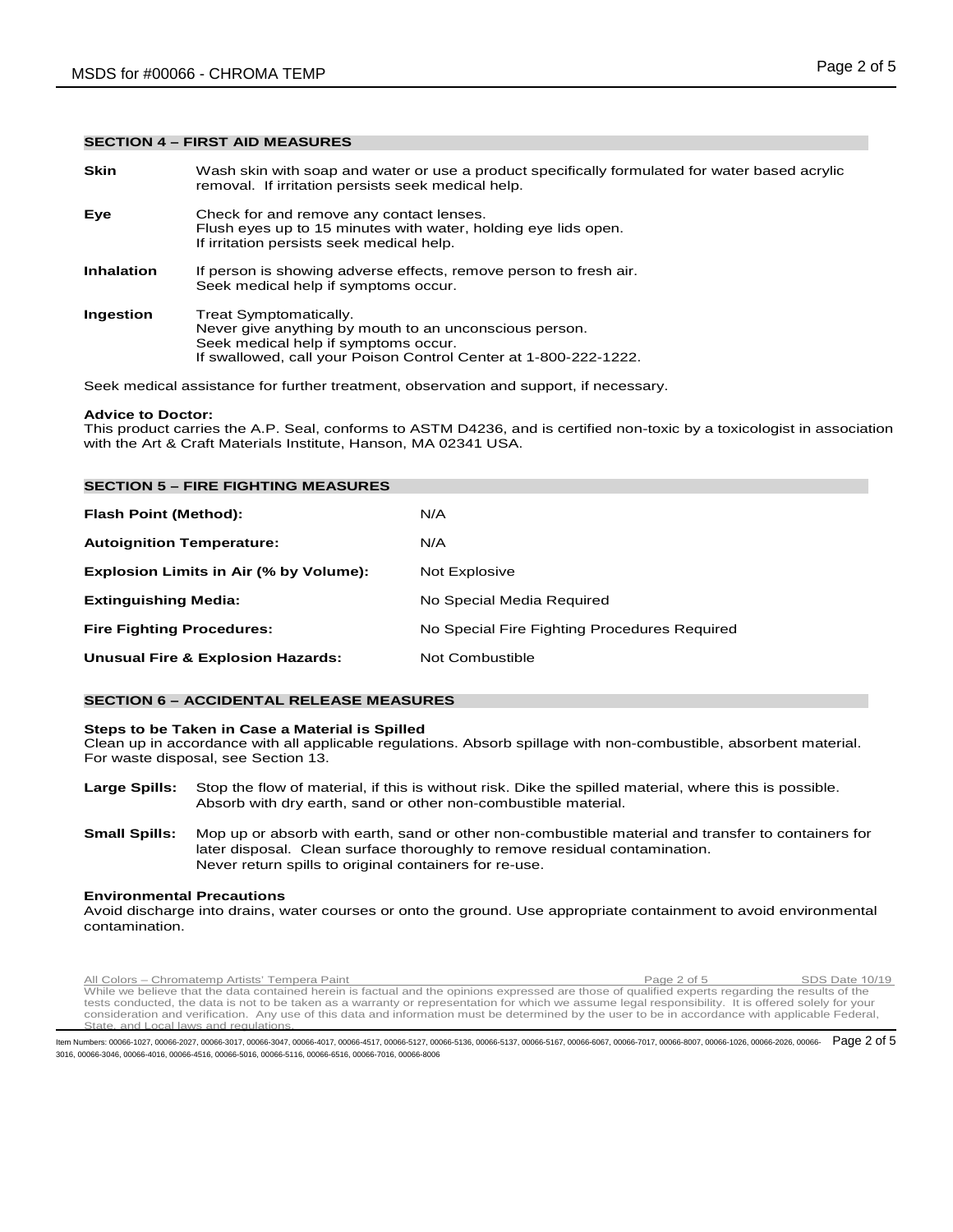## **SECTION 7 – HANDLING & STORAGE**

#### **Precautions for Safe Handling**

Good industrial hygiene practice requires that exposure be maintained below the TLV. This is preferably achieved through the provision of adequate ventilation. When exposure cannot be adequately controlled in this way, personal respiratory protection should be employed.

Avoid contact with eyes. Avoid skin contact.

Observe good hygiene practices; wash hands after use.

## **Storage Requirements**

Store at room temperature; keep from freezing. Recommended storage conditions are between 34° F and 122° F (1° C and 50° C). Store in original tightly closed container.

## **SECTION 8 – EXPOSURE CONTROLS / PERSONAL PROTECTION**

| Respiratory Protection & Special Ventilation Requirements: None needed under normal conditions of use |                                            |
|-------------------------------------------------------------------------------------------------------|--------------------------------------------|
| <b>Protective Gloves:</b>                                                                             | None needed under normal conditions of use |
| <b>Eye Protection:</b>                                                                                | None needed under normal conditions of use |
| <b>Other Protective Equipment:</b>                                                                    | None needed under normal conditions of use |
|                                                                                                       |                                            |

## **Engineering Controls:** None Required

#### **Hygienic Work Practices**

Always observe good personal hygiene measures, such as washing after handling the material and before eating, drinking and/or smoking.

## **SECTION 9 – PHYSICAL AND CHEMICAL PROPERTIES**

**Boiling Point:** N/A **Specific Gravity (H2O=1):** N/A **Vapor Pressure:** N/A **Melting Point:** N/A **Melting Point:** N/A **Specific Vapor Density (AIR=1):** N/A **Melting Point:** Exaporation Rate: Slower than Ether **Specific Vapor Density (AIR=1): N/A Solubility in Water: N/A** 

**Reactivity in Water: Non-Reactive** 

**Appearance & Odor:** Liquid tempera paints in assorted colors. May have slight ammonia smell.

## **SECTION 10 – STABILITY AND REACTIVITY**

**Stability (Conditions to Avoid):** None **Incompatibility (Materials to Avoid):** None **Hazardous Decomposition Products: The Connect Search Search Products Algebra 2016**<br>**Hazardous Polymerization Products: None Hazardous Polymerization Products:** 

#### **SECTION 11 – TOXICOLOGICAL INFORMATION**

**Acute Effects Associated with the use of this material:** None Expected The summated LD50 is 21400 mg/kg.

The summated LC50 is 41684 mg/cubic meter.

This product is not considered to be a known or suspected human carcinogen by NTP, IARC or OSHA (see section 3)

All Colors – Chromatemp Artists' Tempera Paint Page 3 of 5 SDS Date 10/19 While we believe that the data contained herein is factual and the opinions expressed are those of qualified experts regarding the results of the tests conducted, the data is not to be taken as a warranty or representation for which we assume legal responsibility. It is offered solely for your<br>consideration and verification. Any use of this data and information must State, and Local laws and regulations.

ltem Numbers: 00066-1027, 00066-2027, 00066-3017, 00066-3047, 00066-4017, 00066-4517, 00066-5136, 00066-5137, 00066-5137, 00066-6067, 00066-6067, 00066-7017, 00066-8007, 00066-8007, 00066-2026, 00066-2026, 00066-2026, 0006 3016, 00066-3046, 00066-4016, 00066-4516, 00066-5016, 00066-5116, 00066-6516, 00066-7016, 00066-8006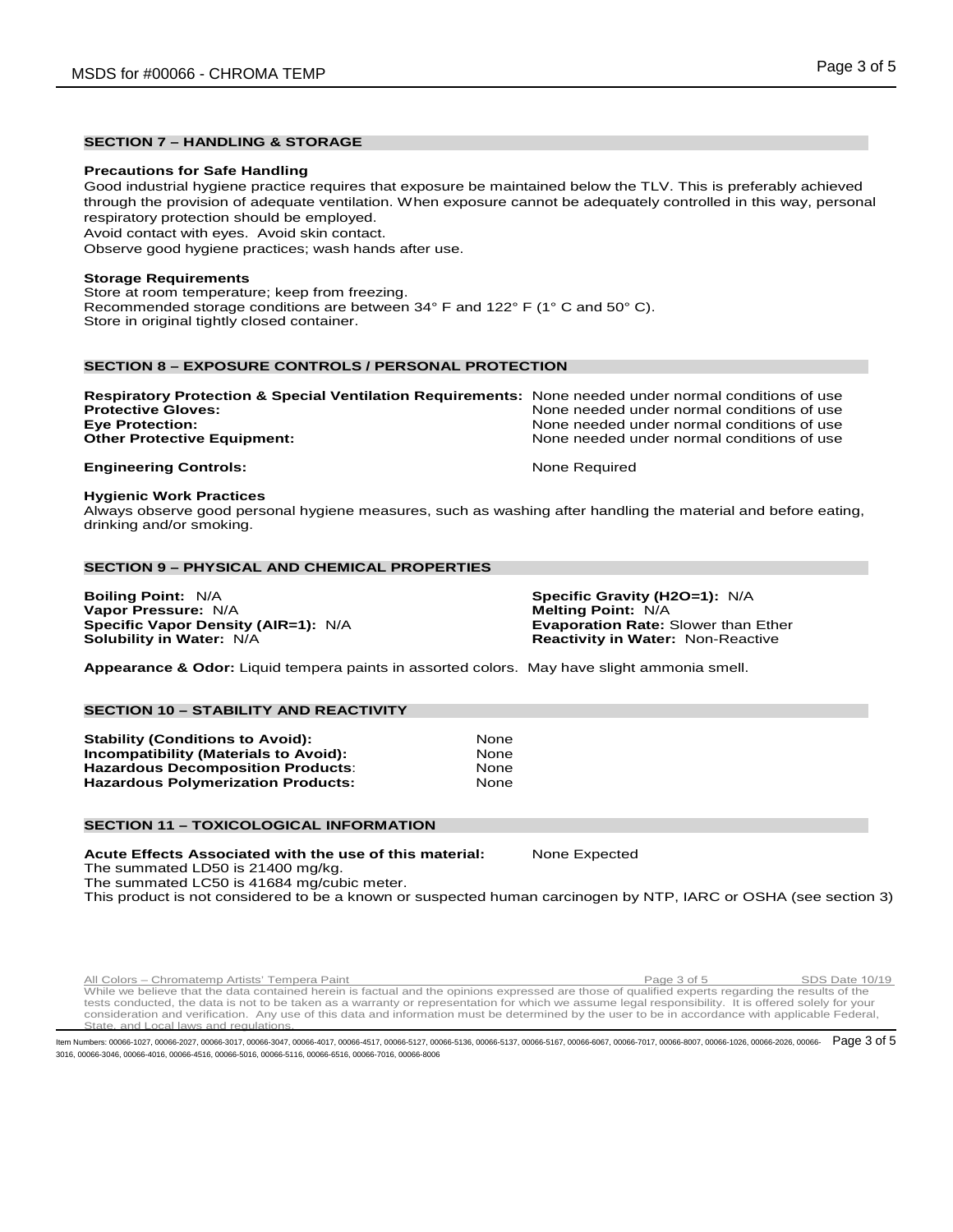## **SECTION 12 – ECOLOGICAL INFORMATION**

#### **Ecotoxicity**

The product is not classified as environmentally hazardous. No harmful effects known other than those associated with suspended inert solids in water.

#### **SECTION 13 – DISPOSAL CONSIDERATIONS**

### **RCRA Hazard Class (40 CFR 261):** This product is not classified as hazardous waste.

#### **Waste Disposal Method**

Dispose of in accordance with International, Federal, State and Local regulations.

## **SECTION 14 – TRANSPORTATION INFORMATION**

**U.S. DOT (49 CFR 172.101):** This product is not a hazardous material as classified by CFR 172.101.

## **SECTION 15 – REGULATORY INFORMATION**

#### **US Federal Regulations**

Contents of this SDS comply with OSHA Hazard Communications Standard 29 CFR 1910.1200 EPA SARA TITLE III Chemical Listings: None

| Section 302.4 Extremely Hazardous Substances (40 CFR 355): |      |   | None |  |  |
|------------------------------------------------------------|------|---|------|--|--|
| - -                                                        | ---- | . |      |  |  |

## **Section 313 Toxic Chemicals (40 CFR 372):** None

#### **International Regulations**

#### **Canadian WHMIS:**

This product is a controlled product under Canada's Workplace Hazardous Materials Information System. It contains the following toxic or highly toxic materials: None

#### **Supplemental State Compliance Information**

#### **US, New Jersey Right-to-Know**

This product contains the following chemical(s) listed under New Jersey's Right to Know Program: Ammonia Hydroxide

#### **Top Five Ingredients**

1. Water CAS 7732-18-5 2. Calcium Carbonate CAS 1317-65-3 3. Pigments 4. Acrylic Thickener Proprietary Blend 5. Preservative CAS 4080-31-3

#### **US, Washington Children's Safe Products Act**

This product contains the following chemical(s) requiring notification to the State of Washington under their Children's Safe Products Act: None

#### **Under CPSC's consumer product regulations (16CFR1500.3 and 150014), this product has the following required acute and chronic hazard labeling:** None

All Colors – Chromatemp Artists' Tempera Paint Page 4 of 5 SDS Date 10/19 While we believe that the data contained herein is factual and the opinions expressed are those of qualified experts regarding the results of the tests conducted, the data is not to be taken as a warranty or representation for which we assume legal responsibility. It is offered solely for your<br>consideration and verification. Any use of this data and information must State, and Local laws and regulations.

ltem Numbers: 00066-1027, 00066-2027, 00066-3017, 00066-3047, 00066-4017, 00066-4517, 00066-5136, 00066-5137, 00066-5137, 00066-6067, 00066-6067, 00066-7017, 00066-8007, 00066-1026, 00066-2026, 00066-2026, 00066-1027, 0006 3016, 00066-3046, 00066-4016, 00066-4516, 00066-5016, 00066-5116, 00066-6516, 00066-7016, 00066-8006